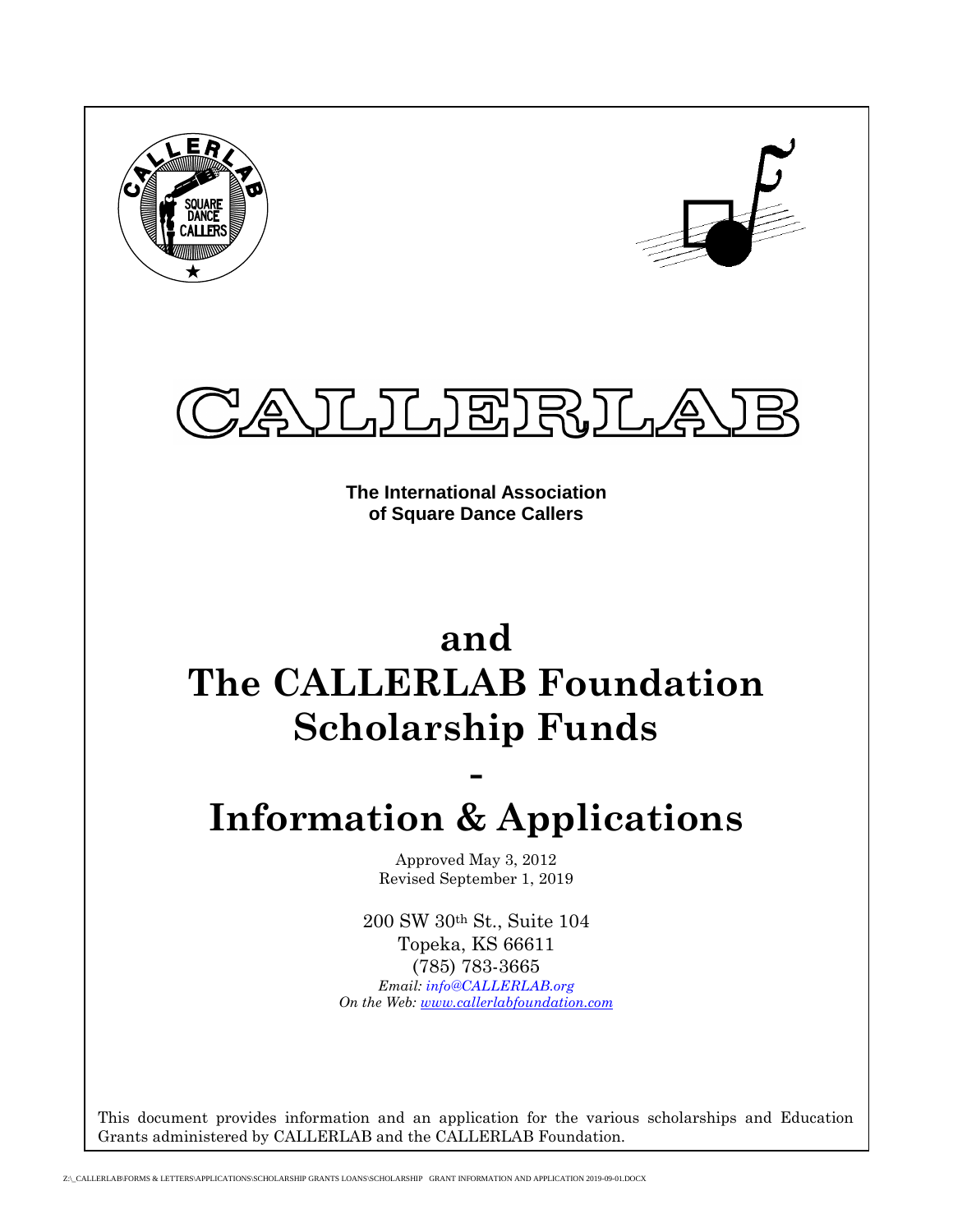

*CALLERLAB and CALLERLAB Foundation Scholarships & Grants*



200 SW 30th Suite 104 Topeka, KS 66611 Tel: (785) 783-3665 Fax: (785) 783-3696 Email: [info@CALLERLAB.org](mailto:CALLERLAB@aol.com)

May 22, 2022

CALLERLAB and CALLERLAB Foundation

Subject: CALLERLAB and CALLERLAB Foundation Education Funds

CALLERLAB and The CALLERLAB Foundation believe that caller education is one of the most important aspects of the support they provide to square dancing.

The CALLERLAB Mission Statement reads:

"To foster the art of square dance calling, and improve caller skills."

The CALLERLAB Foundation Mission Statement reads, in part:

"The mission of the CALLERLAB Foundation is to preserve and promote the folk art of American square dancing and related dance forms."

Both organizations believe strongly that caller education through publication of caller training materials and documents, the CALLERLAB Accredited Caller Coach program, CALLERLAB convention interest/educational sessions, grant programs, and scholarship funds are vital to the furtherance of the goal of enhancing caller education and dancers' enjoyment and retention.

CALLERLAB and The Foundation manage grant and education funds which are intended to provide financial assistance to callers seeking to further their education through attendance at a recognized caller training school and who would not otherwise be able to attend. The school to be attended must include at least one CALLERLAB Accredited Caller-Coach on the staff and the school must offer the full 40 hours CALLERLAB Caller School Curriculum, or be a school focused on specific topics within the Curriculum and at least 20 hours of presentations. **Those receiving a scholarship are required to submit a written brief, submitted within three months of attending the school, to summarize how the school impacted their growth as a caller.**

The attached material and application form provides information about the scholarship funds administered by CALLERLAB and the Foundation. There is a maximum lifetime award of three scholarships. Completed applications are to be returned to:

Scholarship Application Processing 200 SW 30th St., Suite 104, Topeka, KS 66611

Requests for additional information may be submitted to the address above or: Phone 1-785-783-3665 Email: info@CALLERLAB.org Sincerely, Teresa Berger CALLERLAB Executive Director CALLERLAB Foundation Executive Secretary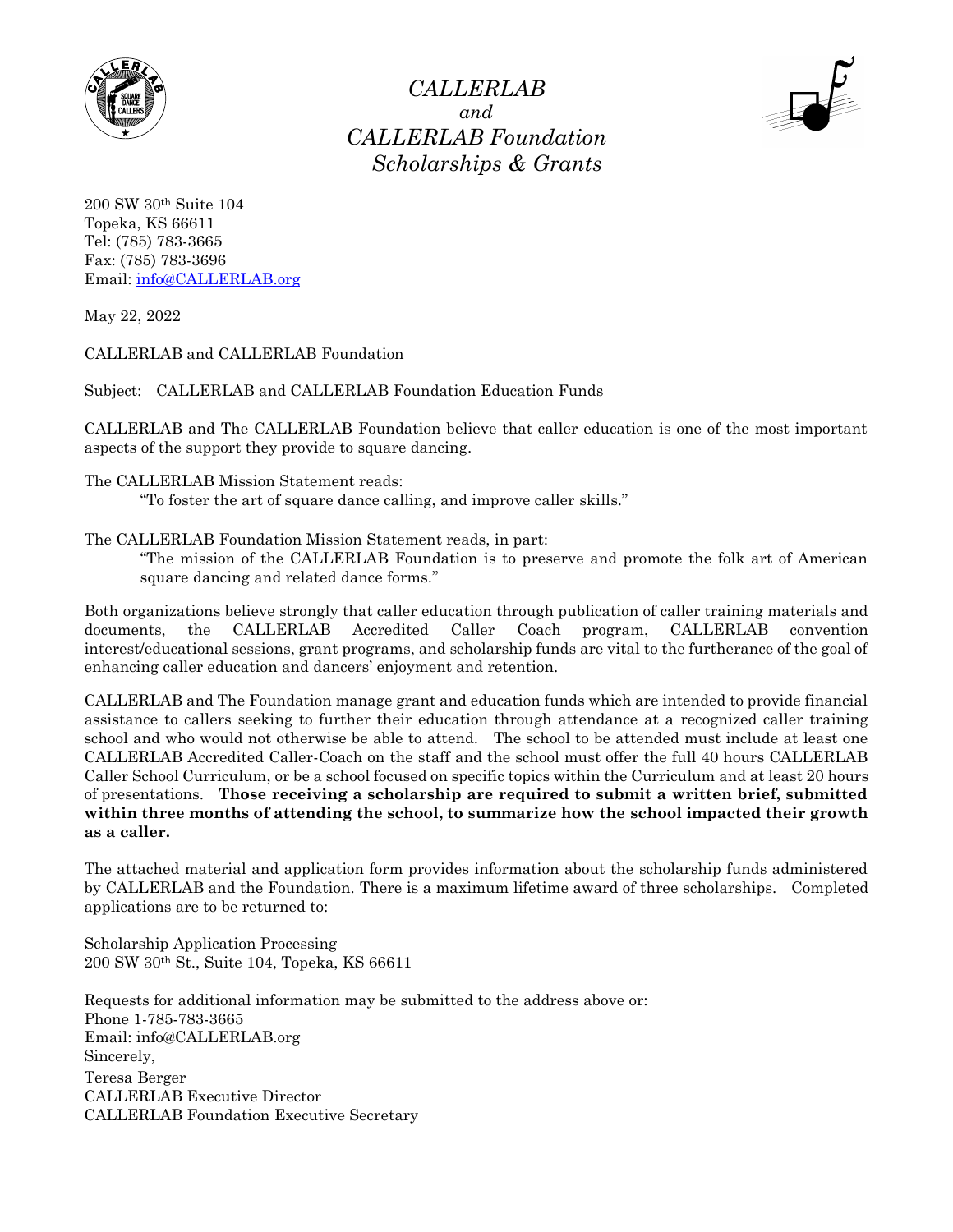|                                                     |                                                                                   | <b>CALLERLAB and CALLERLAB Foundation</b><br><b>Scholarship Application Form for Callers</b><br>(Revised September 1, 2019)                                                                                                                                                                                                                                                                                                                                                                                                                                                                                                                                                                                            |
|-----------------------------------------------------|-----------------------------------------------------------------------------------|------------------------------------------------------------------------------------------------------------------------------------------------------------------------------------------------------------------------------------------------------------------------------------------------------------------------------------------------------------------------------------------------------------------------------------------------------------------------------------------------------------------------------------------------------------------------------------------------------------------------------------------------------------------------------------------------------------------------|
| Applicants Name:<br>Address:                        |                                                                                   | Partner:                                                                                                                                                                                                                                                                                                                                                                                                                                                                                                                                                                                                                                                                                                               |
| Telephone:                                          |                                                                                   |                                                                                                                                                                                                                                                                                                                                                                                                                                                                                                                                                                                                                                                                                                                        |
|                                                     | Applicant (Caller) Dancing and Calling History                                    | Have you attended any other caller schools or clinics prior to this application?<br>(If yes, please list those schools and/or clinics previously attended and give the dates(s) of attendance.)                                                                                                                                                                                                                                                                                                                                                                                                                                                                                                                        |
| Schools Attended                                    |                                                                                   | Date                                                                                                                                                                                                                                                                                                                                                                                                                                                                                                                                                                                                                                                                                                                   |
|                                                     |                                                                                   |                                                                                                                                                                                                                                                                                                                                                                                                                                                                                                                                                                                                                                                                                                                        |
|                                                     | What caller school will you attend with the funds received from this scholarship? |                                                                                                                                                                                                                                                                                                                                                                                                                                                                                                                                                                                                                                                                                                                        |
|                                                     |                                                                                   | Date you will attend (Month/Day/Year): How Long is the School? _________________Day(s)                                                                                                                                                                                                                                                                                                                                                                                                                                                                                                                                                                                                                                 |
|                                                     |                                                                                   | Name of CALLERLAB Accredited Caller Coach                                                                                                                                                                                                                                                                                                                                                                                                                                                                                                                                                                                                                                                                              |
|                                                     | Does tuition include room & board? YES: NO:                                       |                                                                                                                                                                                                                                                                                                                                                                                                                                                                                                                                                                                                                                                                                                                        |
|                                                     |                                                                                   | Cost of school: Tuition $-\$ + Room & Board $-\$ = TOTAL Cost $-\$                                                                                                                                                                                                                                                                                                                                                                                                                                                                                                                                                                                                                                                     |
| impacted their calling skills.<br>financially able_ |                                                                                   | This Scholarship Award shall be based on financial need, current calling experience and your stated intentions.<br>Please include a type written essay on a separate sheet to include your reasons for applying for this Scholarship.<br>It is important that you also state your intentions regarding calling. If you have intentions of becoming a full<br>time professional caller, please state. MAKE SURE YOU SIGN YOUR NAME AT THE END OF YOUR ESSAY<br>AND ALSO SIGN THE FOLLOWING PLEDGE: Those receiving scholarships must submit a written<br>brief, submitted within three months of attending the school, to summarize how the school<br>I pledge to contribute to the Foundation when I am<br>(signature) |
|                                                     | Address these two statements in your essay:                                       |                                                                                                                                                                                                                                                                                                                                                                                                                                                                                                                                                                                                                                                                                                                        |
| - I need this scholarship because                   |                                                                                   | - I intend to use my calling skills                                                                                                                                                                                                                                                                                                                                                                                                                                                                                                                                                                                                                                                                                    |
| actively pursue square dance calling.               | provide two references from two callers familiar with your calling career.        | Have you received a scholarship from CALLERLAB before? YES ___ NO _______ Number of awards: ______<br>If this is your second award, please have a caller coach provide a written statement that you are continuing to<br>If this is your third award, a statement from an accredited caller coach further outlining your calling status<br>and outlining the steps you are taking to contribute to the activity and further your knowledge of the craft. Also                                                                                                                                                                                                                                                          |
|                                                     |                                                                                   | APPLICATIONS MUST BE POSTMARKED BEFORE THE SCHOOL BEGINS. IF ATTENDANCE IS                                                                                                                                                                                                                                                                                                                                                                                                                                                                                                                                                                                                                                             |
|                                                     |                                                                                   | CONTINGENT ON RECEIVING A SCHOLARSHIP, THE APPLICATION SHOULD BE SUBMITTED 30 DAYS                                                                                                                                                                                                                                                                                                                                                                                                                                                                                                                                                                                                                                     |
|                                                     |                                                                                   | BEFORE THE SCHOOL TO ALLOW THE FOUNDATION EXECUTIVE DIRECTORS TIME TO CONSIDER.                                                                                                                                                                                                                                                                                                                                                                                                                                                                                                                                                                                                                                        |
|                                                     |                                                                                   | APPLICATIONS RECEIVED AFTER THE SCHOOL WILL NOT BE CONSIDERED                                                                                                                                                                                                                                                                                                                                                                                                                                                                                                                                                                                                                                                          |
|                                                     |                                                                                   | Mail application or request for information to:<br><b>CALLERLAB</b> Foundation<br>(Attn: Scholarship Applications) 200 SW 30th St., Suite 104, Topeka, KS 66611                                                                                                                                                                                                                                                                                                                                                                                                                                                                                                                                                        |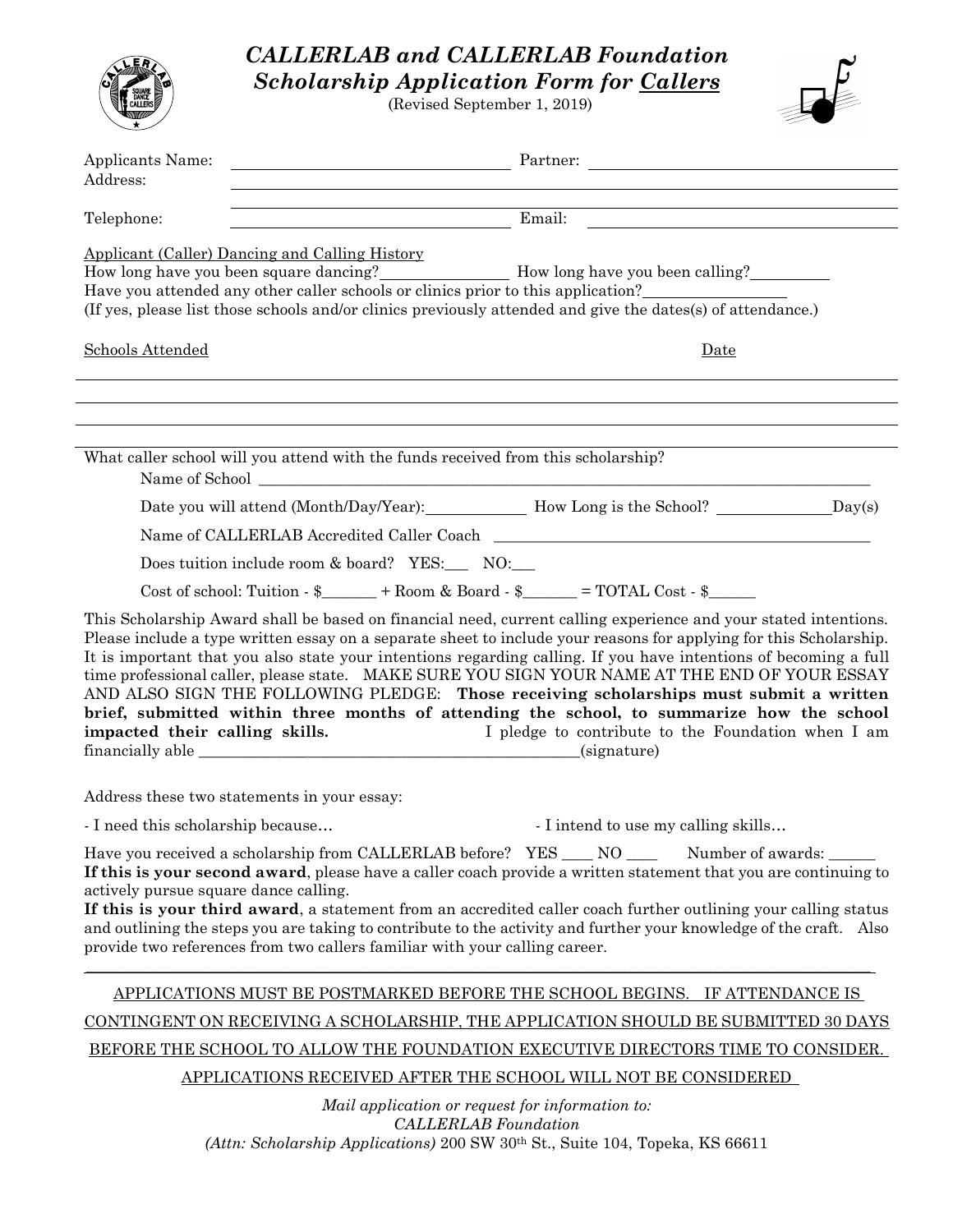| <b>CALLERLAB</b> and <b>CALLERLAB</b> Foundation                                                                                                                                                                                                                                                                                                                                                                                                                                                                                                                  |                                               |
|-------------------------------------------------------------------------------------------------------------------------------------------------------------------------------------------------------------------------------------------------------------------------------------------------------------------------------------------------------------------------------------------------------------------------------------------------------------------------------------------------------------------------------------------------------------------|-----------------------------------------------|
| <b>Scholarship Application Form for Organizations</b><br>(Revised September 1, 2019)                                                                                                                                                                                                                                                                                                                                                                                                                                                                              |                                               |
|                                                                                                                                                                                                                                                                                                                                                                                                                                                                                                                                                                   |                                               |
| Address:                                                                                                                                                                                                                                                                                                                                                                                                                                                                                                                                                          |                                               |
|                                                                                                                                                                                                                                                                                                                                                                                                                                                                                                                                                                   |                                               |
| Organization Information                                                                                                                                                                                                                                                                                                                                                                                                                                                                                                                                          |                                               |
| Type Organization: Dancer: Caller: Other: Year organization was formed:                                                                                                                                                                                                                                                                                                                                                                                                                                                                                           |                                               |
| Has the organization sponsored other educational events prior to this application?<br>(If yes, please list the three most recent events including the date)                                                                                                                                                                                                                                                                                                                                                                                                       |                                               |
| Event                                                                                                                                                                                                                                                                                                                                                                                                                                                                                                                                                             | Date                                          |
|                                                                                                                                                                                                                                                                                                                                                                                                                                                                                                                                                                   |                                               |
| Please provide details for the event to be sponsored with the funds received from this application?                                                                                                                                                                                                                                                                                                                                                                                                                                                               |                                               |
|                                                                                                                                                                                                                                                                                                                                                                                                                                                                                                                                                                   |                                               |
|                                                                                                                                                                                                                                                                                                                                                                                                                                                                                                                                                                   |                                               |
| Are there others on the staff? YES: NO: NO: No Show Media and Media and Media and Media and Media and Media and Media and Media and Media and Media and Media and Media and Media and Media and Media and Media and Media and                                                                                                                                                                                                                                                                                                                                     |                                               |
| Is staff being paid? YES: ________ NO: _______ If YES: What is TOTAL amount to be paid? \$                                                                                                                                                                                                                                                                                                                                                                                                                                                                        |                                               |
| Cost to attend: Per Person: $\frac{1}{2}$ Cost of facilities $\frac{1}{2}$ Amount from organization: $\frac{1}{2}$                                                                                                                                                                                                                                                                                                                                                                                                                                                |                                               |
| This Grant Award shall be based on financial need and purpose of event. Please include a type written or printed<br>essay on a separate sheet to include your reasons for applying for this Scholarship/Grant. It is important that you<br>also state the purpose of this event. MAKE SURE A REPRESENTATIVE FROM YOUR ORGANIZATION<br>SIGNS THE ESSAY AND THE FOLLOWING PLEDGE: Those receiving scholarships must submit a<br>written brief, submitted within three months of attending the school, to summarize how the school<br>impacted their calling skills. | The Organization pledges to contribute to the |
| Address these two statements in your essay:                                                                                                                                                                                                                                                                                                                                                                                                                                                                                                                       |                                               |

- We request this Grant because
- The purpose of this Educational Event is

### APPLICATIONS MUST BE POSTMARKED BEFORE THE SCHOOL BEGINS. APPLICATIONS RECEIVED AFTER THE SCHOOL WILL NOT BE CONSIDERED

*Mail Application or requests for information to: CALLERLAB Foundation (Attn: Scholarship/Grants Applications)* 200 SW 30th St., Suite 104 Topeka, KS 66611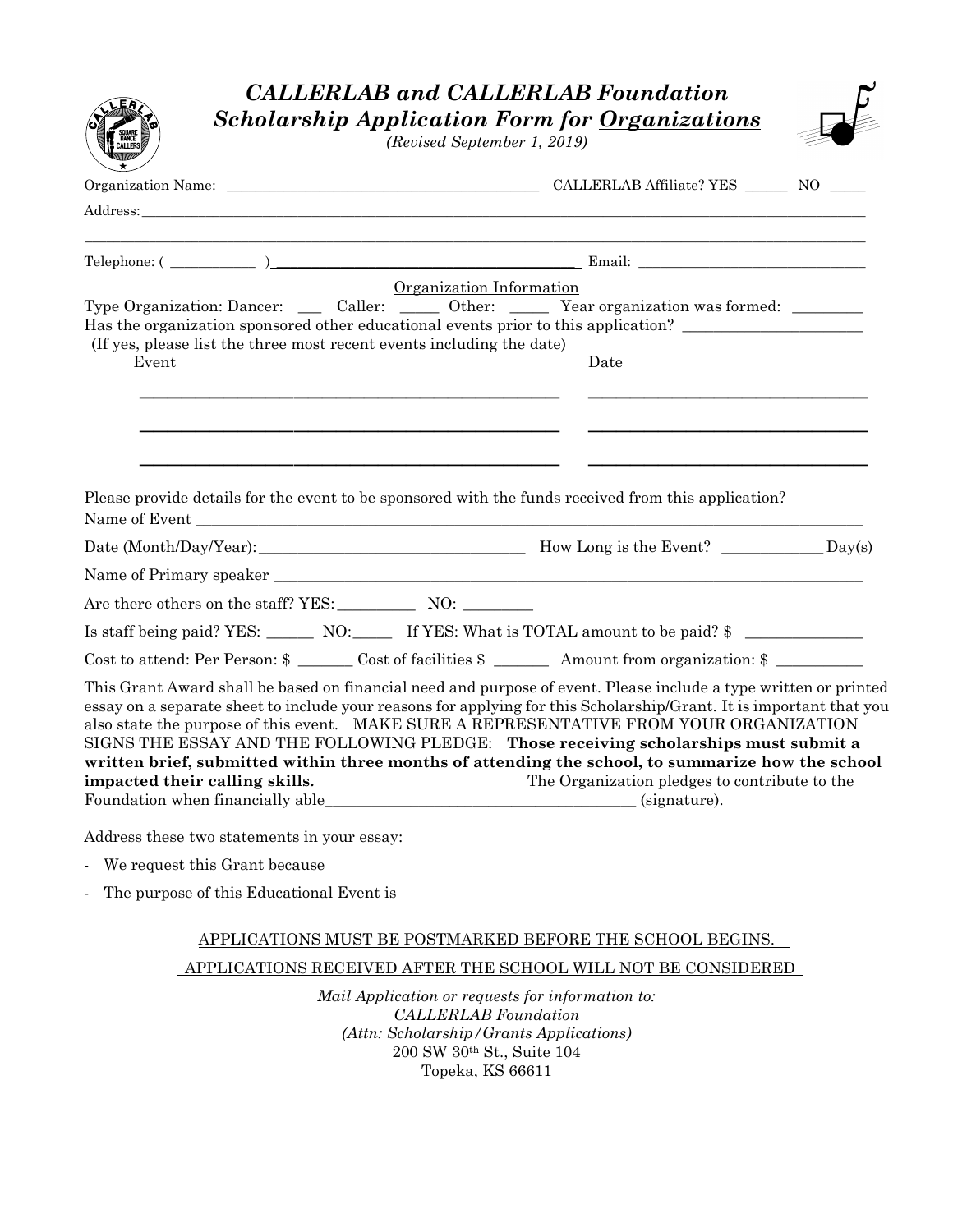

Merlin Seidel Memorial Scholarship Fund (Established April 15, 2016)



#### Purpose of Fund:

In accordance with the wishes of the mother of Merlin Seidel, this scholarship fund is established in the memory of Merlin Seidel. Proceeds from this fund will be used exclusively for disbursement to newer or youth callers on a scholarship award basis.

#### Fund Disbursements:

Scholarships shall be awarded based on the following priorities: Calling experience, previous training, need, and intentions.

Grants shall be awarded based on the following priorities: need, existing skills, training, intentions, and educational aspects of the event/school. Applicants will possess less than two years of calling experience or youth callers.

No award shall exceed \$250.

In the event that a husband/wife or other "team" of callers, both of whom are paying for the caller school, should apply, any award given the "team" shall not exceed \$500 in total.

The school to be attended must include at least one CALLERLAB Accredited Caller-Coach on the staff and the school must offer the full 40 hours CALLERLAB Caller School Curriculum, or be a 40-hour school focused on specific topics within the Curriculum.

Applicants must complete the enclosed application form in its present or later amended form. Applications will be accepted at the CALLERLAB Home Office prior to the start of the school to be attended. Applications received after the school will not be considered. Each applicant must submit a written essay. This essay must include: 1) brief history of dancing & calling experience, 2) history of past caller training, including list of schools, 3) statement of need: 4) and a statement of intention. Those callers who have been calling less than five years and have not yet attended a caller school shall be given priority in the selection process.

No single individual shall receive more than one scholarship award from this Fund. No husband/wife or other "team" shall receive more than one scholarship award from this Fund, considered jointly or separately. Applications by a caller or "team" who has received another scholarship through CALLERLAB or the CALLERLAB Foundation will not be considered nor approved within a 24 month period of the approved grant/scholarship.

The CALLERLAB Foundation Executive Directors shall review each application and may award additional grants as deemed appropriate by the circumstances of the application.

> *Tax deductible Donations and Contributions can be mailed directly to: MERLIN SEIDEL SCHOLARSHIP FUND, c/o CALLERLAB Foundation, 200 SW 30th St., Suite 104, Topeka, KS 66611*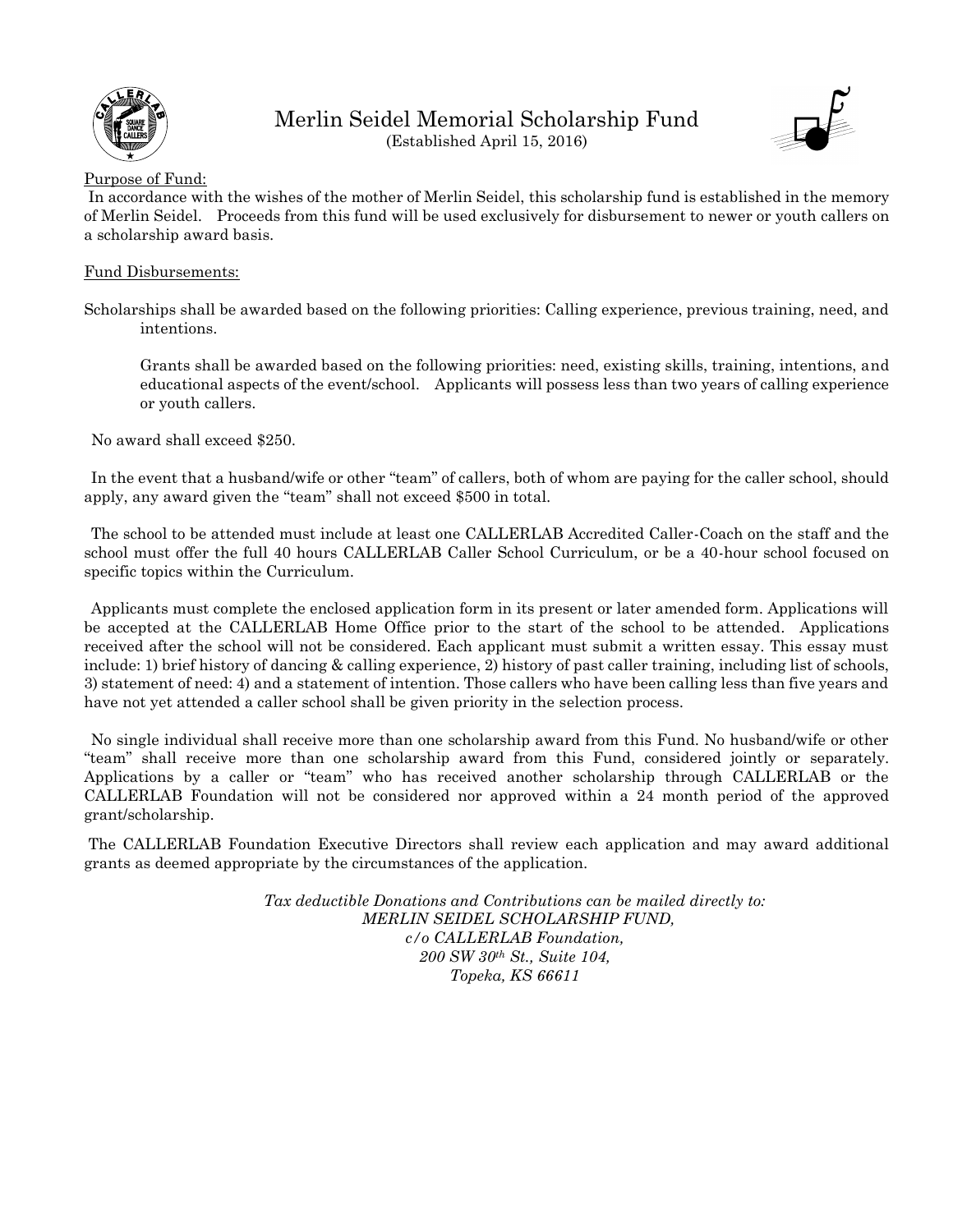



(Revised November 15, 2010)

#### Purpose of Fund:

In compliance with the wishes and objectives of Grand Square Inc (GSI), proceeds from the Fund are intended for use by:

- 1) A deserving dancer who has indicated a desire to learn how to better serve square dancing,
- 2) A deserving caller who has a background of calling or dancing; and who has indicated a desire to learn to call or a desire to improve their calling, OR
- 3) A square dance organization which has indicated a desire to sponsor a seminar or clinic to provide training to dancers or callers to help them better serve square dancing

#### Fund Disbursements:

Grants shall be awarded based on the following priorities: need, existing skills, training, intentions, and educational aspects of the event/school.

For an individual application, no single award will exceed \$250.

In the event that a husband/wife or other "team" should apply, both of whom are paying for the caller school, any award given the "team" shall not exceed \$500 in total.

If an organization should apply, any award given the organization shall normally not exceed \$500.

Applicants must complete the enclosed application form in its present or later amended form. Applications will be accepted at the CALLERLAB Home Office prior to the start of the school to be attended. Applications received after the school will not be considered. The application requires a statement of intention which each applicant must provide.

No single individual shall receive more than one grant from this Fund. No husband/wife or other "team" shall receive more than one grant award from this Fund, considered jointly or severally. Normally an organization shall not receive more than one grant from this Fund. Applications by a caller or "team" who has received another scholarship through CALLERLAB or the CALLERLAB Foundation will not be considered nor approved within a 24 month period of the approved grant/scholarship.

The CALLERLAB Foundation Executive Directors shall review each application and may award additional grants as deemed appropriate by the circumstances of the application.

> *Tax deductible Donations and Contributions can be mailed directly to: THE GRAND SQUARE INCORPORATED EDUCATION FUND c/o CALLERLAB Foundation, 200 SW 30th St., Suite 104, Topeka, KS 66611*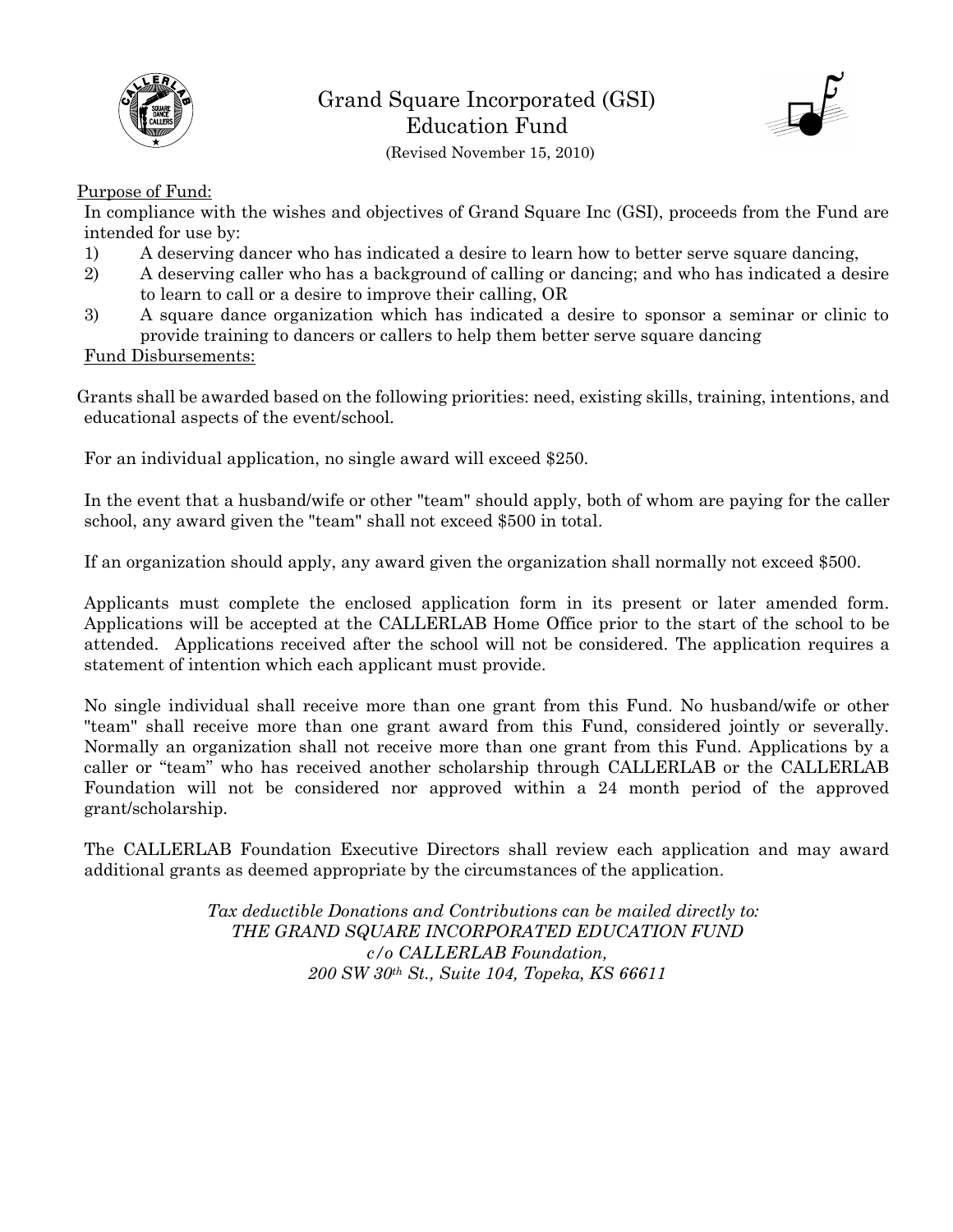

Music Producers Committee Scholarship Fund (Established July 26, 2011)



#### Purpose of Fund:

In compliance with the wishes and objectives of the Music Producers Committee, proceeds from this scholarship fund will be used exclusively for disbursement to callers on a scholarship award basis.

#### Fund Disbursements:

- Scholarships shall be awarded based on the following priorities: Calling experience, previous training, need, and intentions.
- The Music Producers Committee donated funds to establish a scholarship fund for square dance caller education. Grants shall be awarded based on the following priorities: need, existing skills, training, intentions, and educational aspects of the event/school. Applicants will possess less than two years of calling experience.

No award shall exceed \$250.

- In the event that a husband/wife or other "team" of callers, both of whom are paying for the caller school, should apply, any award given the "team" shall not exceed \$500 in total.
- The school to be attended must include at least one CALLERLAB Accredited Caller-Coach on the staff and the school must offer the full 40 hours CALLERLAB Caller School Curriculum, or be a 40-hour school focused on specific topics within the Curriculum.
- Applicants must complete the enclosed application form in its present or later amended form. Applications will be accepted at the CALLERLAB Home Office prior to the start of the school to be attended. Applications received after the school will not be considered.
- Each applicant must submit a written essay. This essay must include: 1) brief history of dancing & calling experience, 2) history of past caller training, including list of schools, 3) statement of need: 4) and a statement of intention. Those callers who have been calling less than five years and have not yet attended a caller school shall be given priority in the selection process.
- No single individual shall receive more than one scholarship award from this fund. No husband/wife or other "team" shall receive more than one scholarship award from this Fund, considered jointly or separately. Applications by a caller or "team" who has received another scholarship through CALLERLAB or the CALLERLAB Foundation will not be considered nor approved within a 24 month period of the approved grant/scholarship.
- The CALLERLAB Foundation Executive Directors shall review each application and may award additional grants as deemed appropriate by the circumstances of the application.

*Tax deductible Donations and Contributions can be mailed directly to: MUSIC PRODUCERS COMMITTEE SCHOLARSHIP FUND, c/o CALLERLAB Foundation,*  200 SW 30th St., Suite 104 Topeka, KS 66611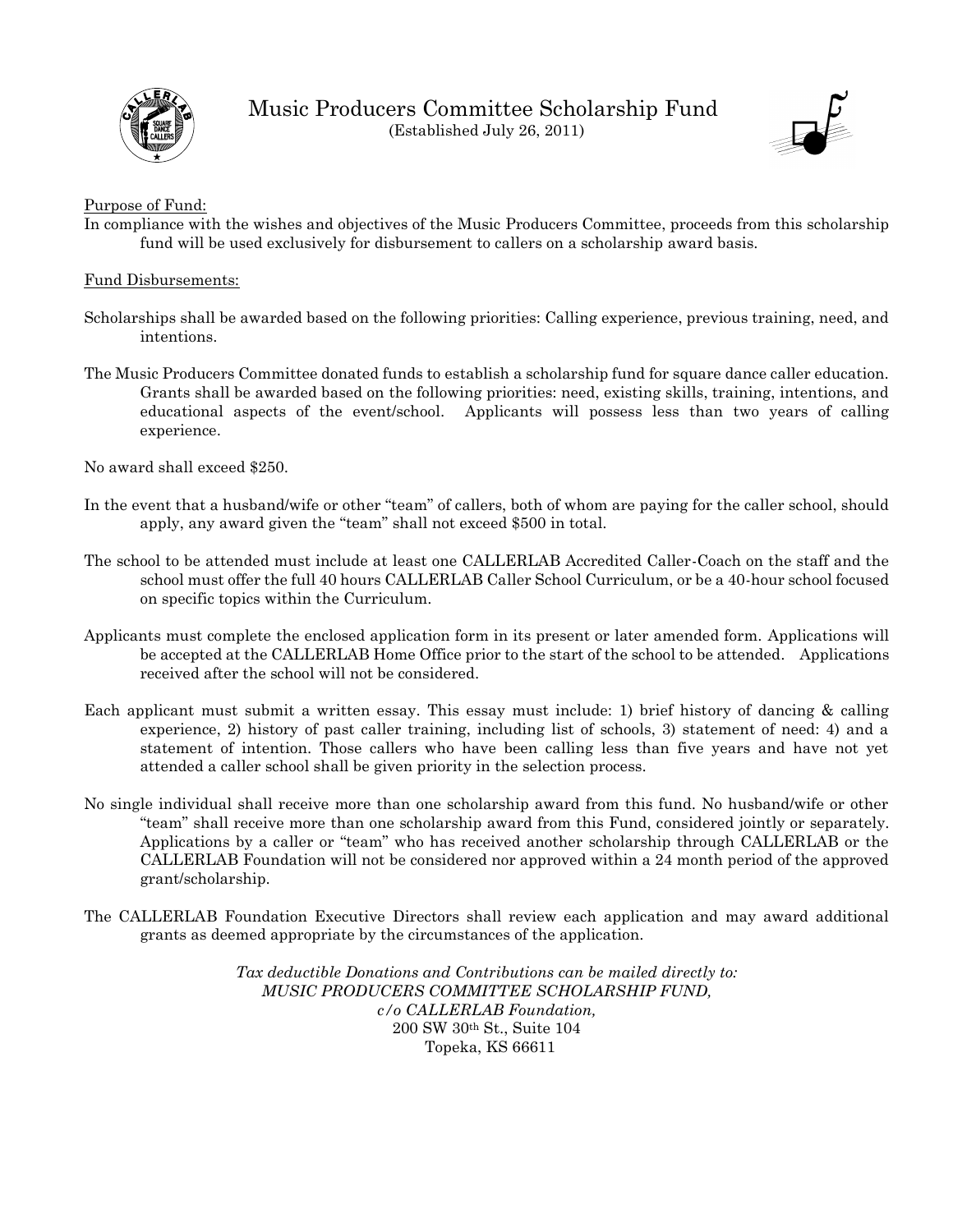

Michael Jacobs Memorial Scholarship Fund (Established January 1, 2012)



#### Purpose of Fund:

In compliance with the wishes and objectives of the Wyman family and the Marjorie Wyman Charitable Annuity Trust, this scholarship fund is established in the memory of Michael Jacobs. Proceeds will be used exclusively for disbursement to newer callers on a scholarship award basis.

#### Fund Disbursements:

- Scholarships shall be awarded based on the following priorities: Calling experience, previous training, need, and intentions.
- The Wyman family donated funds to establish a memorial scholarship fund in the name of the Michael Jacobs Memorial Scholarship for square dance caller education. Grants shall be awarded based on the following priorities: need, existing skills, training, intentions, and educational aspects of the event/school. Applicants will possess less than two years of calling experience.

No award shall exceed \$250.

- In the event that a husband/wife or other "team" of callers, both of whom are paying for the caller school, should apply, any award given the "team" shall not exceed \$500 in total.
- The school to be attended must include at least one CALLERLAB Accredited Caller-Coach on the staff and the school must offer the full 40 hours CALLERLAB Caller School Curriculum, or be a 40-hour school focused on specific topics within the Curriculum.
- Applicants must complete the enclosed application form in its present or later amended form. Applications will be accepted at the CALLERLAB Home Office prior to the start of the school to be attended. Applications received after the school will not be considered.
- Each applicant must submit a written essay. This essay must include: 1) brief history of dancing & calling experience, 2) history of past caller training, including list of schools, 3) statement of need: 4) and a statement of intention. Those callers who have been calling less than five years and have not yet attended a caller school shall be given priority in the selection process.
- No single individual shall receive more than one scholarship award from this fund. No husband/wife or other "team" shall receive more than one scholarship award from this Fund, considered jointly or separately. Applications by a caller or "team" who has received another scholarship through CALLERLAB or the CALLERLAB Foundation will not be considered nor approved within a 24 month period of the approved grant/scholarship.
- The CALLERLAB Foundation Executive Directors shall review each application and may award additional grants as deemed appropriate by the circumstances of the application.

*Tax deductible Donations and Contributions may be mailed directly to: MICHAEL JACOBS MEMORIAL SCHOLARSHIP FUND, c/o CALLERLAB Foundation,*  200 SW 30th St., Suite 104 Topeka, KS 66611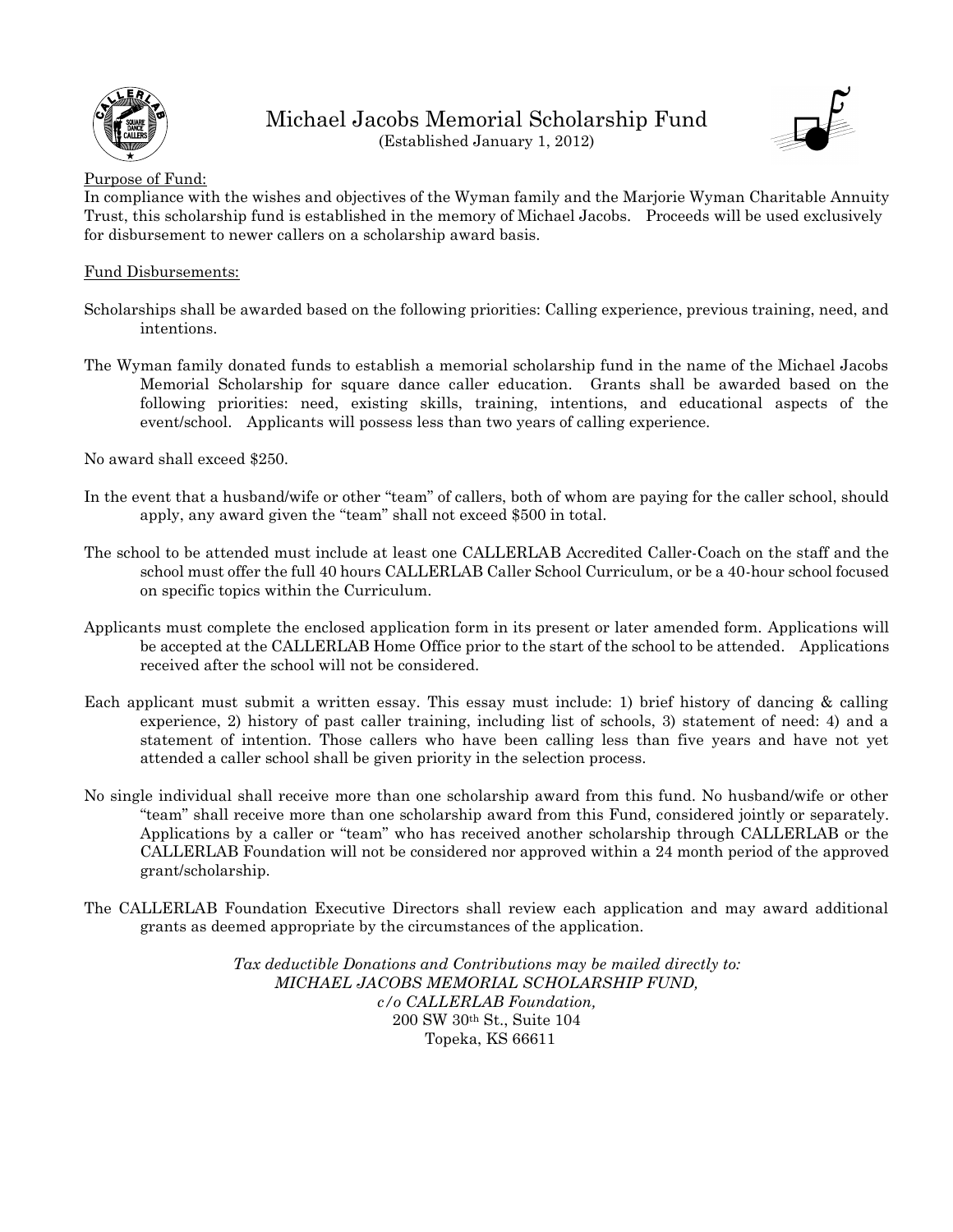



#### Purpose of Fund:

This scholarship fund is established in the memory of Tim Marriner. Proceeds will be used exclusively for disbursement to newer callers on a scholarship award basis.

#### Fund Disbursements:

Scholarships shall be awarded based on the following priorities: Calling experience, previous training, need, and intentions.

Grants shall be awarded based on the following priorities: need, existing skills, training, intentions, and educational aspects of the event/school. Applicants will possess less than two years of calling experience or a youth caller.

No award shall exceed \$250.

- In the event that a husband/wife or other "team" of callers, both of whom are paying for the caller school, should apply, any award given the "team" shall not exceed \$500 in total.
- The school to be attended must include at least one CALLERLAB Accredited Caller-Coach on the staff and the school must offer the full 40 hours CALLERLAB Caller School Curriculum, or be a 40-hour school focused on specific topics within the Curriculum.
- Applicants must complete the enclosed application form in its present or later amended form. Applications will be accepted at the CALLERLAB Home Office prior to the start of the school to be attended. Applications received after the school will not be considered.
- Each applicant must submit a written essay. This essay must include: 1) brief history of dancing & calling experience, 2) history of past caller training, including list of schools, 3) statement of need: 4) and a statement of intention. Those callers who have been calling less than five years and have not yet attended a caller school shall be given priority in the selection process.
- No single individual shall receive more than one scholarship award from this fund. No husband/wife or other "team" shall receive more than one scholarship award from this Fund, considered jointly or separately. Applications by a caller or "team" who has received another scholarship through CALLERLAB or the CALLERLAB Foundation will not be considered nor approved within a 24 month period of the approved grant/scholarship.
- The CALLERLAB Foundation Executive Directors shall review each application and may award additional grants as deemed appropriate by the circumstances of the application.

*Tax deductible Donations and Contributions may be mailed directly to: TIM MARRINER MEMORIAL SCHOLARSHIP FUND, c/o CALLERLAB Foundation,*  200 SW 30th St., Suite 104 Topeka, KS 66611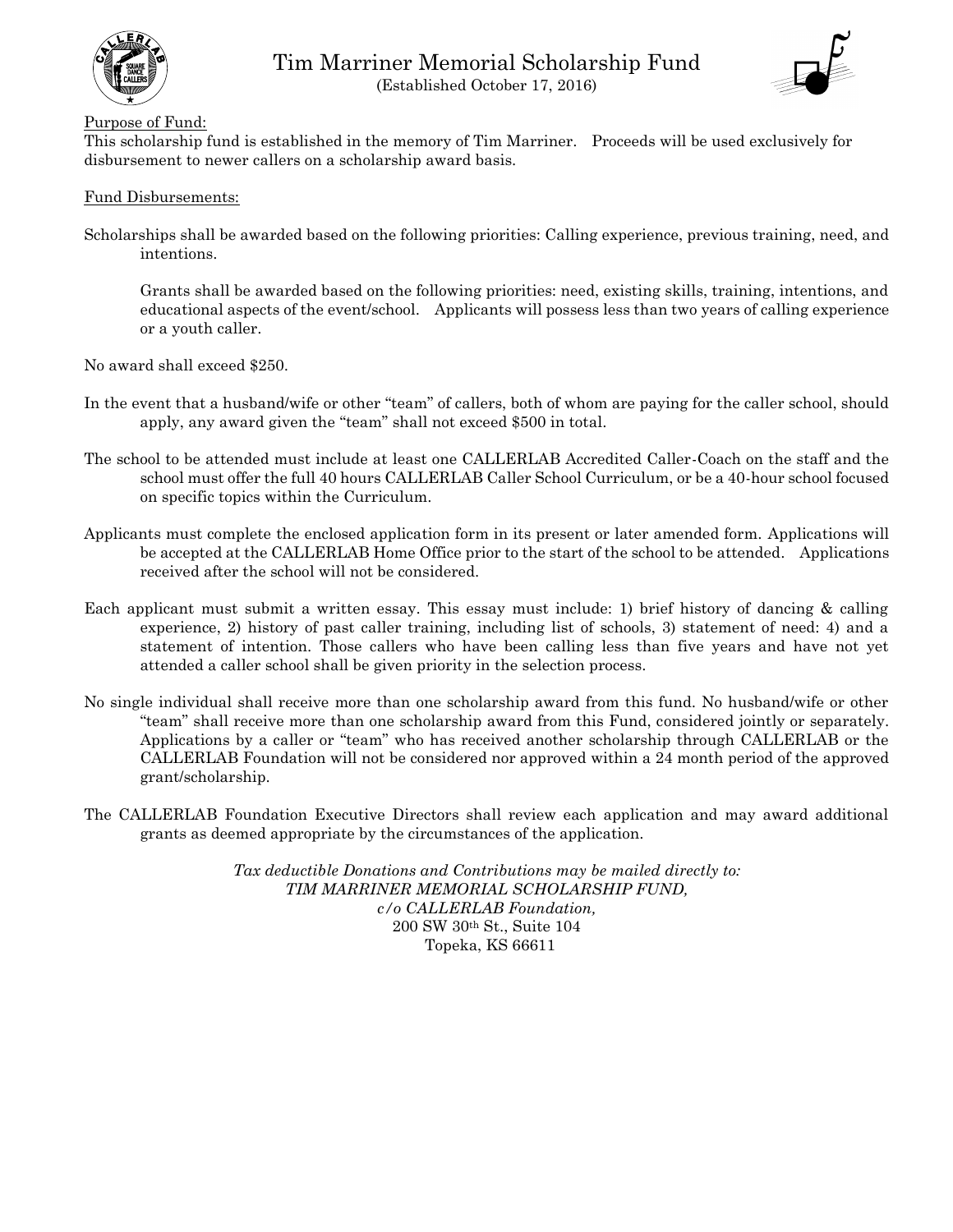



Purpose of Fund:

Proceeds from this scholarship fund will be used exclusively for disbursement to callers on a scholarship award basis.

Fund Disbursements:

- Scholarships shall be awarded based on the following priorities: Calling experience, previous training, need, and intentions.
- Any caller or aspiring caller may apply. In the event no newer callers have applied, an experienced caller can receive an award after consideration of all other factors listed above.

No award shall exceed \$250 for schools of forty hours and \$150 for schools of 20 to 39 hours.

- In the event that a husband/wife or other "team" of callers, both of whom are paying for the caller school, should apply, any award given the "team" shall not exceed \$500 in total.
- The school to be attended must include at least one CALLERLAB Accredited Caller-Coach on the staff and the school must offer either 1) the full 40 hours CALLERLAB Caller School Curriculum, or 2) be a 40-hour school focused on specific topics within the Curriculum, or 3) be a school of no less than 20 hours focused on specific topics with the Curriculum.
- Applicants must complete the enclosed application form in its present or later amended form. Applications will be accepted at the CALLERLAB Home Office prior to the start of the school to be attended. Applications received after the school will not be considered.
- Each applicant must submit a written essay. This essay must include: 1) brief history of dancing & calling experience, 2) history of past caller training, including list of schools, 3) statement of need: 4) and a statement of intention. Those callers who have been calling less than five years and have not yet attended a caller school shall be given priority in the selection process.
- No single individual shall receive more than one scholarship award from this fund. No husband/wife or other "team" shall receive more than one scholarship award from this Fund, considered jointly or separately. Applications by a caller or "team" who has received another scholarship through CALLERLAB or the CALLERLAB Foundation will not be considered nor approved within a 24 month period of the approved grant/scholarship.
- The CALLERLAB Foundation Executive Directors shall review each application and may award additional grants as deemed appropriate by the circumstances of the application.

*Tax deductible Donations and Contributions can be mailed directly to: GENERAL SCHOLARSHIP FUND, c/o CALLERLAB Foundation,*  200 SW 30th St., Suite 104 Topeka, KS 66611